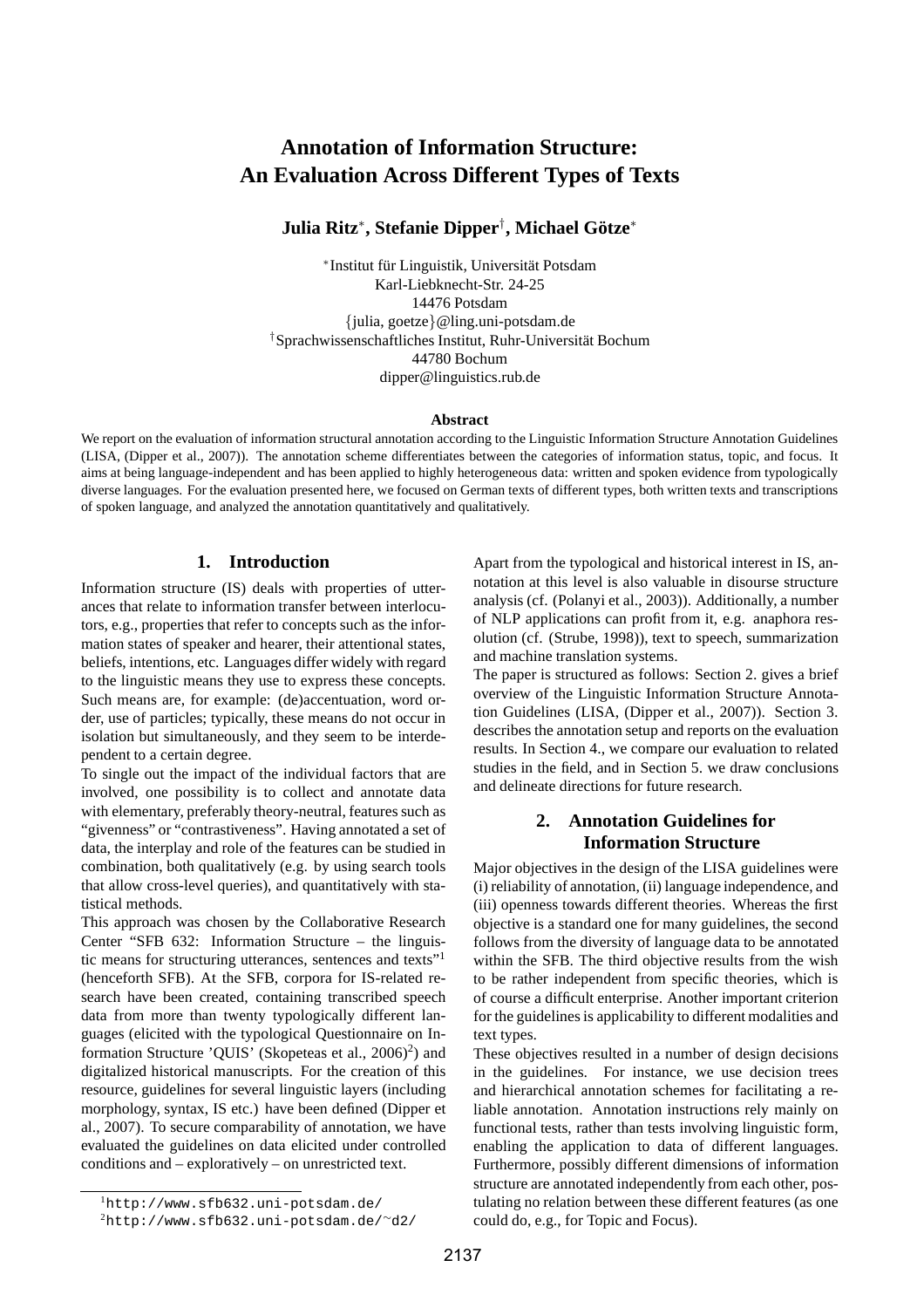#### **2.1. The LISA Tagset**

The guidelines cover three dimensions of IS: *information status*, *topic*, and *focus*. The choice was driven by the prominence of these dimensions in linguistic theories about IS, and by their usage across different theoretical frameworks and within the SFB. The single dimensions distinguish further subcategories, e.g., aboutness topic vs. frame-setting topic within *topic*, or new-information focus vs. contrastive focus within *focus*.

Table 1 shows the core tagset of all three dimensions of IS. For *information status* and *focus*, both a core and an extended tagset (i.e. the option for finer-grained distinctions, see Table 2) are available.

| <b>IS</b> feature | Values | <b>Description</b>    |
|-------------------|--------|-----------------------|
| Information       | giv    | given                 |
| <b>Status</b>     | acc    | accessible            |
|                   | new    | new                   |
| Topic             | ab     | aboutness topic       |
|                   | fs     | frame-setting topic   |
| Focus             | nf     | new information focus |
|                   | cf     | contrastive focus     |

Table 1: Core tagset of LISA Guidelines

## **2.1.1. Information Status**

A rather well-studied dimension of IS is the *information status* of discourse referents (cf. Prince's (1981) *givenness*, Gundel et al.'s (1993) *cognitive status*). This portion of our guidelines is closely related to Nissim et al.'s (2004) annotation scheme for information structure in dialogue (henceforth AID). Both AID and LISA are structured hierarchically, with comparable labels<sup>3</sup>, and decision trees to direct the annotator. LISA differs from AID with respect to granularity (AID specifies more subclasses) and the treatment of expressions referring to the dialogue participants and of generic pronouns. For anaphoric expressions, LISA also takes into account activation (cf. Gundel et al.'s (1993) *in focus*). A comparison between (Prince, 1981), AID and LISA, as well Riester et al.'s (2008) more recently developed scheme (which also takes into account underspecification), is provided in (Riester, 2008).

#### **2.1.2. Topic and Focus**

Another aspect of IS is the *topic/focus* distinction. Previous approaches (e.g. (Hajičová et al., 2000), (Paggio, 2006)) have defined *topic* and *focus* as mutually exclusive categories of the same level. LISA distinguishes between the levels of *topic/comment* and *focus/background*. They are annotated independently from each other, postulating no prior relation between them. Also, no relation to a deep syntactic annotation layer is presupposed (in contrast to, e.g. (Hajičová et al., 2000)).

| <b>IS</b> feature | <b>Values</b> | <b>Description</b>          |
|-------------------|---------------|-----------------------------|
| Information       | giv           | given (underspecified)      |
| <b>Status</b>     | giv-active    | active                      |
|                   | giv-inactive  | inactive                    |
|                   | acc           | accessible (underspecified) |
|                   | acc-sit       | situationally accessible    |
|                   | acc-aggr      | aggregation                 |
|                   | acc-inf       | inferable                   |
|                   | acc-gen       | general                     |
|                   | new           | new                         |
| Focus             | nf            | new-information focus       |
|                   | nf-sol        | solicited                   |
|                   | nf-unsol      | unsolicited                 |
|                   | cf            | contrastive focus           |
|                   | cf-repl       | replacement                 |
|                   | cf-sel        | selection                   |
|                   | cf-part       | partiality                  |
|                   | cf-impl       | implication                 |
|                   | cf-ver        | truth value (verum)         |

Table 2: Extended tagset of LISA Guidelines

#### **2.2. Illustrative Examples**

For better illustration, we will present a few examples annotated according to LISA:<sup>4</sup>

**Information status** (to be annotated to every referential noun phrase (NP)): Discourse referents are given when coreferent with previously mentioned material (e.g. *he* referring to *Peter* in (1)). A given element is inactive if there is at least one sentence between the mentions.

(1) [Peter]<sub>new</sub> went into [the garden]<sub>new</sub>. [It]<sub>qiv−active</sub> was blooming. [He]giv−inactive was happy.

Referents are accessible if they can be inferred (a) from the situative context of the discourse (examples (2) and (3)), (b) as an aggregation of previously mentioned referents (4), (c) through relational information to mentioned referents, i.e. via bridging (relations like entity-attribute, part-whole, sub-/superset, member of the same set, etc., e.g. *its entrance* as part of *the garden* in (5)), or (d) from the assumed world knowledge of the hearer (6).

- (2) (In a dialogue during breakfast) Could [you]acc−sit pass [the sugar]acc−sit, please?
- (3) (pointing at pictures in a book) [The kid] $_{acc-sit}$  hits [the  $\text{cow}$ ] $_{acc-sit}$ .
- (4)  $[Peter]_{new}$  went shopping with  $[Maria]_{new}$ .  $[They]_{acc-aqqr}$  bought  $[flowers]_{new}$ .
- (5) [The garden]<sub>new</sub> is beautiful. [Its entrance]<sub>acc−inf</sub> is just across [this river]acc−sit.
- (6) [The sun]acc−gen set. [Pele]acc−gen scored [his second  $goal]_{new}$ .

Other referents are new (7).

(7)  $[Peter]_{new}$  went into [the garden] $_{new}$ . [Another  $[\text{man}]_{new}$  appeared.

 $3$ old (AID) corresponds to given in LISA, inferable to accessible, and new to new.

<sup>&</sup>lt;sup>4</sup>Annotation boundaries are represented by brackets, labels by subscripts. As to abbreviations, see Table 2. Null context is assumed unless specified.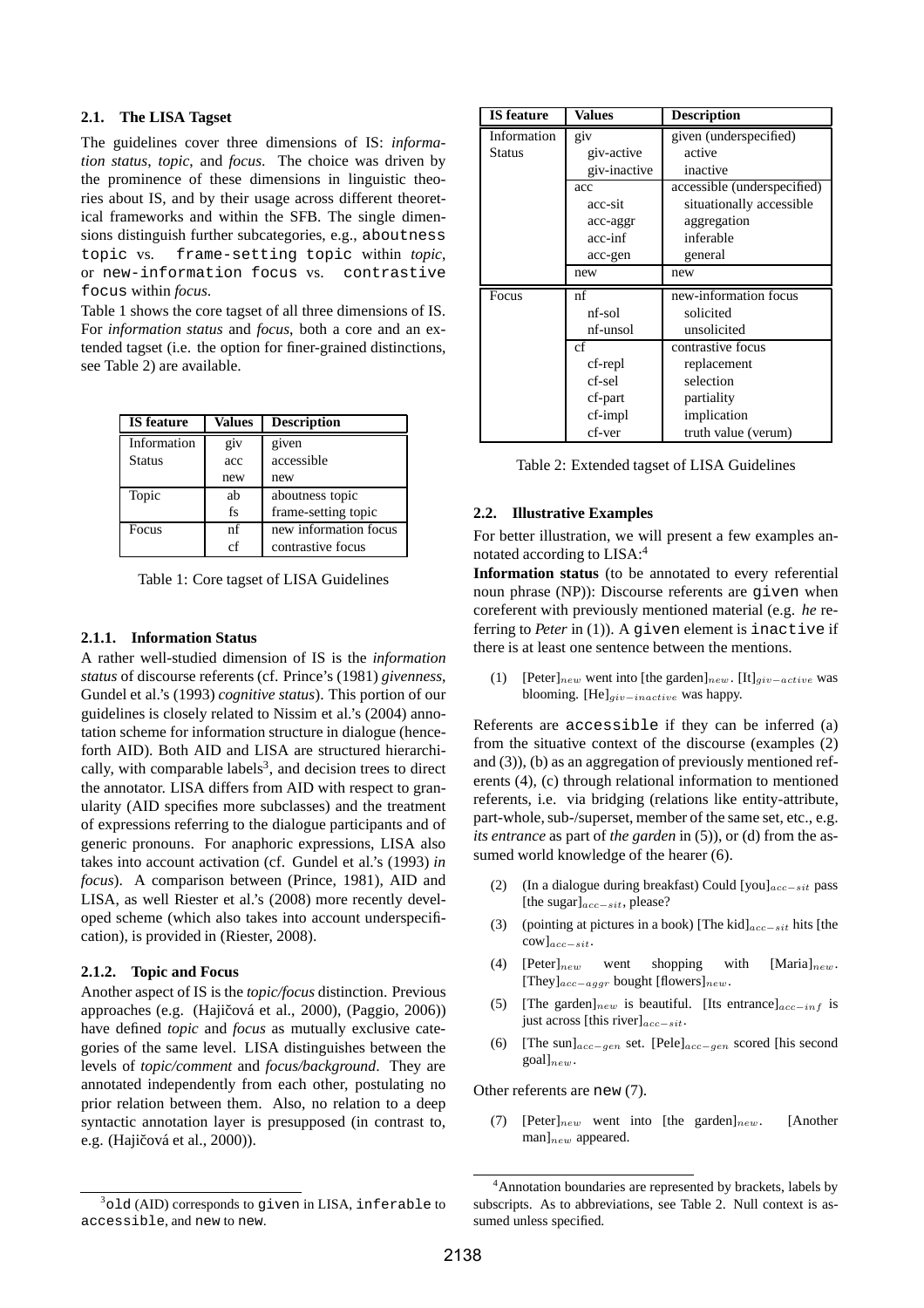Nonreferentials are left unannotated ((8) and (9)).

- (8) [It] always rains on  $\left[\text{Sundays}\right]_{acc-gen}$ .
- (9) [Peter] $_{new}$  kicked [the bucket].

**Topic**: The aboutness topic is the entity about which the sentence under discussion makes a predication. The framesetting topic specifies the frame under which this predication holds (see examples (10) and (11)). Topics may be NPs, but also prepositional phrases, adverbs etc. All-new sentences (i.e. sentences uttered as an answer to the question *What's happening?/What happended?*) do not have topics.

- (10) [Peter]<sub>ab</sub> was wearing red socks.
- (11) [Physically] $_{fs}$ , [Peter]<sub>ab</sub> is doing very well.

**Focus**: The part of the utterance serving to develop the discourse is annotated as the new information focus (either solicited by a question as in (12) or unsolicited (13)). As for contrastive foci, both contrasting elements are marked. In sentences with more than one contrastive pair, co-indexing is used to link pairs (14).

- (12) [Who]<sub>nf</sub> is reading a book? [Mary]<sub>nf-sol</sub> is reading a book.
- (13) [Once upon a time, there was a wizard] $n_f$ −unsol. He [lived in a beautiful castle] $n_f$ −unsol.
- (14) My [older] $_{cf_1}$  sister [works as a secretary] $_{cf_2}$ , but my [younger] $_{cf_1}$  sister [is still going to school] $_{cf_2}$ .

## **3. Evaluation**

In a first evaluation of the LISA guidelines, we focused on the criterion of reliability of annotation and used the interannotator agreement as a widely used and accepted indicator. Additionally, we considered data of different text types and modalities for the evaluation.

#### **3.1. Evaluation setup**

For the evaluation corpus, we chose language samples reflecting the heterogeneity of the data in the SFB. It consisted partly of data elicited with QUIS, 42 question/answer pairs and 2 map task dialogues (comparable to the HCRC map task (Anderson et al., 1991)), and partly of newspaper commentaries from the Potsdam Commentary Corpus (PCC, (Stede, 2004)). Data elicited with QUIS is strongly controlled, with the majority of discourse referents denoting concrete objects. The map task dialogues also contain locative and directive NPs, references to the dialogue participants and their beliefs (each of them assuming her map as *common ground* of all discourse participants) and fragmentary utterances. Data from the PCC is syntactically more complex and semantically more vague; these texts make demands upon the reader in that they only comment on events that have been introduced elsewhere in the newspaper. The size of the data sample wrt. numbers of texts, tokens, nominal phrases and sentences is shown in Table 3.

| Corp.      | <b>Text Type</b>  | Txt. | Tok.  | <b>NPs</b> | Sent. |
|------------|-------------------|------|-------|------------|-------|
| OuAn       | question/answer   | 42   | 573   | 196        | 85    |
| Dial       | map task dialogue | 2    | 478   | 99         | 71    |
| <b>PCC</b> | commentary        | 5    | 889   | 220        | 115   |
| total      |                   | 49   | 1.940 | 515        | 271   |

Table 3: Data used in the evaluation

The annotators, two undergraduate students of linguistics (both native speakers of German), took part in a three-day test annotation. The students started with an intensive halfday training for annotation of both syntax and IS. In the actual test annotation, they first annotated syntactic constituent structure (constituents and their categorial labels). Then, the students annotated IS, based on a corrected gold standard of the syntax annotation. As an annotation tool, the EXMARaLDA Partitur Editor (Schmidt,  $2004$ <sup>5</sup> was used.

#### **3.2. Method and Results**

On the annotated data, we calculated  $\kappa$  (Cohen, 1960), (a) based on NPs for annotation layers on which predefined NPs are labeled (like information status and, to a large extent, topic) and (b) based on tokens for tasks that include defining extensions (like focus and adverbial framesetting topics). The results are shown in Table 4.

|               |                 | core scheme    |               | ext.          |
|---------------|-----------------|----------------|---------------|---------------|
| Feature       | <b>TextType</b> | $\kappa_{tok}$ | $\kappa_{NP}$ | $\kappa_{NP}$ |
| Information   | OuAn            | .77            | .80           | .73           |
| <b>Status</b> | Dial            | .80            | .66           | .61           |
|               | <b>PCC</b>      | .68            | .60           | .55           |
| Topic         | OuAn            | .75            | $.91*$        |               |
|               | Dial            | .51            | $.50*$        |               |
|               | <b>PCC</b>      | .44            | $.46*$        |               |
| Focus         | QuAn            | .51            | $.62*$        |               |
|               | Dial            | .44            | $.48*$        |               |
|               | PCC             | .19            | $.41*$        |               |

Table 4: Kappa values based on tokens vs. NPs, for core and extended scheme; asterisked numbers represent a partial evaluation only, since topic and focus spans may include other material than NPs.

The results mirror that, in general, agreement is declining with increasing complexity of the annotation task. Information status is the layer with highest agreement across all text types (values for the extended tagset being only slightly, but constantly, lower – just as expected). Topic and focus layers result in a wider range of values, with high agreement<sup>6</sup> only on topics in question/answer data.

A qualitative data inspection shows that for information status there was some disagreement on the referentiality

<sup>5</sup>http://www.exmaralda.org

<sup>&</sup>lt;sup>6</sup>Commonly, quality of annotation is considered high when  $\kappa$ (or similar measures) > .8 and 'allowing for tentative conclusions' when .67  $\lt$   $\kappa$   $\lt$  .8 (Carletta, 1996). The interpretation of  $\kappa$  and similar measures, however, is a matter under continuing discussion, see e.g. (Carletta, 1996; Artstein and Poesio, 2005).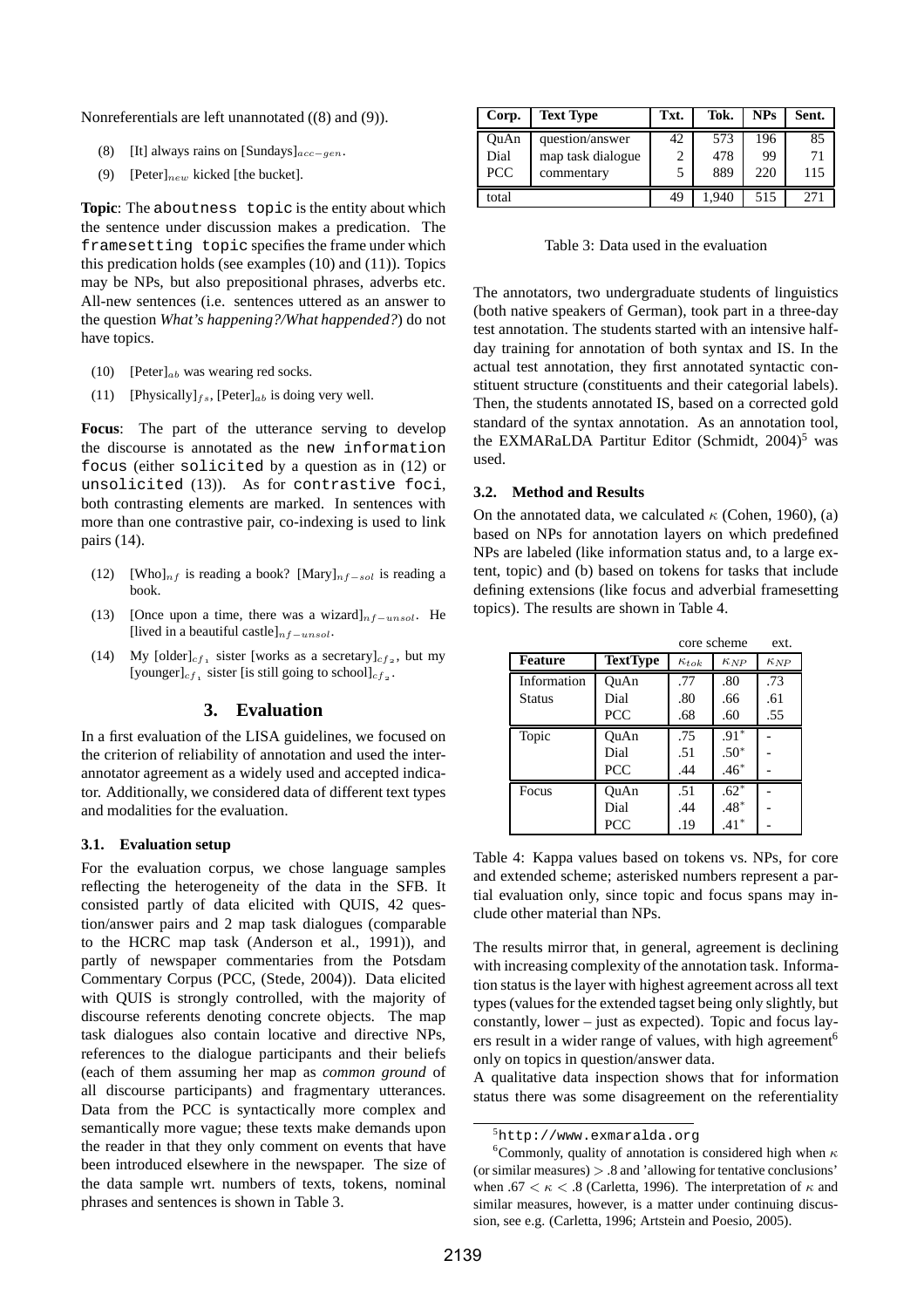of elements (i.e. the decision whether to assign a label at all), especially of relative and reflexive pronouns (Dial and PCC), and (in PCC) expressions in metaphors and collocations that are either compositionally interpretable (see (15) and  $(16)$ <sup>7</sup> or object to anaphoric links (though not referential in the strict sense, as in example  $(17<sup>8</sup>)$ ).

(15) Dienstleister service providers.ACC awaits possibly erwartet eventuell **I**das [the.NOM off]. Aus].

> *'Service providers should anticipate the possibility of [demise].'*

(16) Wer zu lange wartet, verliert bei der Who too long waits loses at the Euroumstellung [den Überblick]. Euro conversion [the overview].

> *'He who waits too long, will lose [track] of the Euro conversion.'*

(17) Sie haben gelernt, [die "heißen Eisen"] They have learnt [the hot irons] möglichst gleich preferably immediately to tackle. anzupacken. Olympia war Olympia was [ein "heißes Eisen"], [das andere]...

one hot iron, the other one...

*'They learnt to strike while [the irons] are hot. [One of the 'hot irons'] was the Olympic games, [another one] is...'*

Concerning topic annotation, disagreement was found in Dial data mainly in clarification requests that involve presupposition cancellation (18). In PCC data, there were sentences with ambiguous topic analyses (two aboutness topic candidates in (19); in (20) either *the upgrade* is the aboutness topic, or *Radewege* is the aboutness topic and *the upgrade* is a framesetting topic).

(18) Vom From.DEF bike Fahrrad gehen wir zum go we to.DEF Schmetterling... - Moment butterfly... - wait a minute, there is [no bike] mal, da ist [kein Fahrrad] drauf. on it.

> *'From the bike, we go to the butterfly... Wait a minute, there is [no bike] there.'*

(19) [Bundesagrarministerin Federal Minister of Agriculture Renate Künast Renate Künast] will wants to the rearing the GEN animals in narrow [das Halten der Tiere in engen Legebatterien] bereits vom battery cages already from.DEF year 2006 Jahr 2006 an verbieten. ban.

*'[Renate Kunast, Federal Minister of Agriculture,] ¨ wants to ban [the rearing of these animals in tiny battery cages] from as early as 2006.'*

(20) Doch mit [der Nachrüstung] tut sich But with [the upgrade] does REFL [Radewege] schwer. [Radewege] difficult.

*'[The town of Radewege] has its difficulties with [an upgrade], though.'*

On a closer look at the focus annotation, agreement is in fact substantial (the main difference being one annotator's tendency to define focus extensions to phrasal heads rather than whole phrases). Taking partial matches fully into account, we obtain f-scores of 67.42% (QuAn), 65.22% (Dial) and 80.49%  $(PCC)^9$ .

Generally, some disagreement emerged due to misinterpretation of the guidelines, which may be a result of the shortness of the training period.

## **4. Discussion**

Despite the fair amount of work in the field, only a few studies are actually comparable to ours. Some focus on subtasks, e.g. assignment of information status to definite descriptions (Poesio and Vieira, 1998; Spenader, 2003), definite and demonstrative descriptions ((Salmon-Alt and Vieira, 2002) for French and Portuguese), pronouns (Navarretta, 2004; Hedberg et al., 2007), or named entities of type person (Nenkova et al., 2005). An overview of more closely related scheme evaluations is given in Table 5.

For *information status*, Nissim et al. (2004) report kappa values of .845 for a four category classification ( $\kappa$ =.788 for the finer-grained version of their scheme) of dialogue data, which indicates high quality of annotation. For one thing, annotators were provided with a very thorough training<sup>10</sup>, probably more profound than ours. For another thing, they exclude (a) disfluencies, (b) locative and directional NPs (for obvious reasons not an option in our map task dialogues) and adverbial NPs, and (c) NPs that were tagged *not understood* by either annotator. Hempelmann et al. (2005) report  $\kappa$ =.72 for Prince's (1981) seven category distinction and  $\kappa$ =.74 for six categories (collapsing categories E and E<sub>s</sub> after the annotation), which indicates a reasonable amount of agreement. From the results of these and our studies we conclude that reliable annotation of *information status* is feasible, with a few restrictions: the gradual character of referentiality (e.g. in metaphors, a problem in PCC data) and an inherently vague definition of accessibility relations (a general problem).

With *topic/focus*, the picture is more diverse. Not only do definitions vary (and languages under discussion), so do reported results: Komagata (2001) reports  $\kappa$ =.38 to .44 for a binary distinction of matrix subjects in Japanese translations, a result well above chance level, but doubtful with respect to implications. However, bearing in mind

<sup>7</sup>Abbreviations in glosses: ACC - accusative, DEF - definite article, GEN - genitive, NOM - nominative, REFL - reflexive pronoun.

<sup>8</sup>Quotes in the original. Brackets mark entities under discussion.

<sup>&</sup>lt;sup>9</sup>In comparison, for exact matches only, we obtained 33.33% (QuAn), 23.19% (Dial) and 15.85% (PCC).

 $10$ The role of training is emphasized by the fact that after an intermediate discussion phase,  $\kappa$  rises by about .05.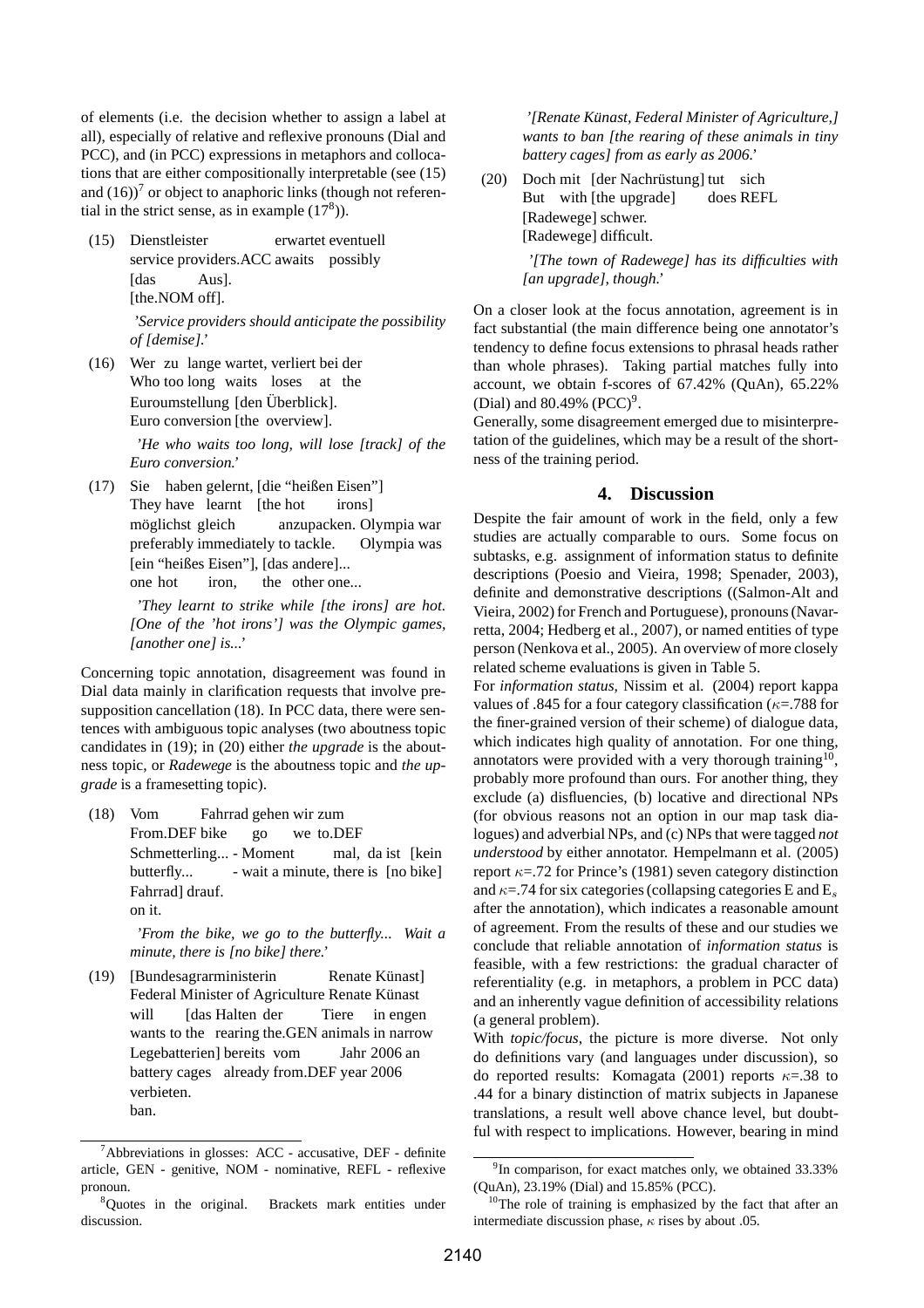| familiarity/information status related schemes |                                                                                                                                                               |                                                                                                                                                                           |                                                                                                                                               | theme/topic related schemes                                                      |                        |  |
|------------------------------------------------|---------------------------------------------------------------------------------------------------------------------------------------------------------------|---------------------------------------------------------------------------------------------------------------------------------------------------------------------------|-----------------------------------------------------------------------------------------------------------------------------------------------|----------------------------------------------------------------------------------|------------------------|--|
| <b>Publication</b>                             | Nissim et al. (2004)                                                                                                                                          | Hempelmann<br>et<br>al.<br>(2005)                                                                                                                                         | Komagata (2001)                                                                                                                               | Veselá et al. (2004)                                                             | Paggio (2006)          |  |
| <b>IS</b> category                             | <b>Information Status</b>                                                                                                                                     | Givenness/Newness<br>(Prince, 1981)                                                                                                                                       | Theme/Rheme                                                                                                                                   | Topic/Focus<br>(Sgall et al., 1986)                                              | Topic/Focus            |  |
| $\{$ value set $\}$                            | $\{old, med, new, n.a.\}$<br>excluded: disfluencies,<br>locative, directional, and<br>adverbial NPs, entities<br>tagged not-understood<br>by either annotator | ${E, E_S, U, I, I_C, BN_A, BN}$<br>(situationally)<br>$E_{(S)}$ :<br>evoked, U: unused, $I_{(C)}$ :<br>(containing) inferable,<br>$BN_{(A)}$ :<br>brand new<br>(anchored) | $\{wa, ga\}$ (particles)<br>matrix subjects within<br>theme: to be wa-marked<br>in Japanese target sen-<br>tence, within rheme: ga-<br>marked | {topic, contrast, focus}<br>topic, contrast: context-<br>bound, focus: non-bound | {topic, focus}         |  |
| Corpus                                         | Switchboard dialogues                                                                                                                                         | $4^{th}$<br>from<br>narratives<br>grade textbooks                                                                                                                         | Physician<br><b>The</b><br>and<br>Sportsmedicine medical<br>case reports                                                                      | Prague Treebank                                                                  | DanPASS                |  |
| Language                                       | English (US)                                                                                                                                                  | English (US)                                                                                                                                                              | (translations<br>Japanese<br>from English)                                                                                                    | Czech                                                                            | Danish                 |  |
| <b>Evaluation</b>                              | 2 annotators                                                                                                                                                  | 2 annotators                                                                                                                                                              | 4 annotators                                                                                                                                  | 3 annotators                                                                     | 2 annotators           |  |
| setup                                          | 1,502 NPs                                                                                                                                                     | 478 NPs                                                                                                                                                                   | 109 subjects                                                                                                                                  | $6,402$ nodes                                                                    | $4,402 + 8,562$ tokens |  |
|                                                |                                                                                                                                                               |                                                                                                                                                                           | 6 annotators                                                                                                                                  |                                                                                  | (2 sections)           |  |
|                                                |                                                                                                                                                               |                                                                                                                                                                           | appr. 60 subjects                                                                                                                             |                                                                                  |                        |  |
| <b>Results</b>                                 | $\kappa = 845$ , $\kappa = 788$ for finer-                                                                                                                    | $82\%; \kappa = .72,$                                                                                                                                                     | $\kappa = 38$ to .44                                                                                                                          | $82.24\%$ <sup>*</sup> ; $86.42\%$ <sup>*</sup> (con-                            | $\kappa$ =.7 to .8     |  |
|                                                | grained version of hierar-                                                                                                                                    | Œ<br>$88\%; \kappa = .74$<br>and                                                                                                                                          |                                                                                                                                               | flating topic and contrast                                                       |                        |  |
|                                                | chical scheme                                                                                                                                                 | $Es$ conflated a posteriori)                                                                                                                                              |                                                                                                                                               | a posteriori) *average                                                           |                        |  |

Table 5: Evaluations of Annotation Schemes for Information Structure

that translation involves some interpretation already, this is not astonishing. Veselá et al. (2004) only report percent agreement (on nodes): 82.24% for a three way distinction, 86.42% for a two way distinction (average between 3 annotators) on Czech data. Paggio (2006) found  $\kappa$ =.7 to .8 for a binary distinction on Danish data.

# **5. Conclusions and Outlook**

The results obtained by our test annotation are highly varied. Generally, agreement appears to decline with increasing complexity of the annotation task, reflecting related work for other languages. Across different types of text, QuAn data (question/answer pairs) were annotated more consistently than Dial (map task dialogues) and PCC (newspaper commentaries). Especially topic annotation varied considerably depending on the text type.

Regarding different dimensions of IS, results for *information status* were acceptable, agreement of *topic* and *focus* annotation was low. In accordance to (Paggio, 2006), we found that the definition of where foci start will need improvement.

Means of improvement are training (Nissim et al., 2004; Veselá et al.,  $2004$ ) – in our three-day evaluation the annotators certainly did not have much time for absorbing and discussing the guidelines –, which is limited by cost, and further specification of the guidelines, which is limited by LISA's objectives of language independence and openness towards different theories.

In the future development of the guidelines we will focus on i) enriching the guidelines with text-type-specific instructions, ii) the explicit encoding of subjective knowledge, in particular for inferable entities and entities accessible via world knowledge, and iii) the encoding of subjective interpretations. The latter is proposed, e.g., by (Reitter and Stede, 2003) for the annotation of discourse structure, which —like sentences— can often be assigned more than one interpretation. In this vein, an annotation encodes one possible interpretation, and strategies have to be developed for classifying and dealing with competing annotations: disagreement e.g. in IS annotation might thus result either from annotation errors or from differences in interpretation.

LISA has been applied to data from diverse languages by experts of linguistics with a native knowledge of the respective language. Thus, we will further validate LISA across languages.

# **6. References**

- Anne H. Anderson, Miles Bader, Ellen G. Bard, Elizabeth Boyle, Gwyneth Doherty, Simon Carrod, Stephen Isard, Jacqlene Kowtko, Jan McAllister, Jim Miller, Catherine Sotillo, Henry Thompson, and Regina Weinert. 1991. The HCRC Map Task Corpus. *Language and Speech*, 34:351–366.
- Ron Artstein and Massimo Poesio. 2005. Kappa $3 =$ Alpha (or Beta). CSM 437, Department of Computer Science, University of Essex, UK.
- Jean Carletta. 1996. Assessing Agreement on Classification Tasks: The Kappa Statistic. *Computational Linguistics*, 22(2):249–254.
- Jacob Cohen. 1960. A coefficient of agreement for nominal scales. *Educational and Psychological Measurement*, 20:37–46.
- Stefanie Dipper, Michael Götze, and Stavros Skopeteas, editors. 2007. *Information Structure in Cross-Linguistic Corpora: Annotation Guidelines for Phonology, Morphology, Syntax, Semantics, and Information Structure*, volume 7 of *Interdisciplinary Studies on Information Structure (ISIS)*. Universitätsverlag Potsdam, Potsdam, Germany.
- Jeanette K. Gundel, Nancy Hedberg, and Ron Zacharski. 1993. Cognitive status and the form of referring expressions in discourse. *Language*, 69(2):279–307.
- Eva Hajičová, Jarmila Panevová, Petr Sgall, Alena Böhmová, Markéta Ceplová, and Veronika Řezníčková. 2000. A Manual for Tectogrammatical Tagging of the Prague Dependency Treebank. TR 2000-09, UFAL/CKL, Prague, Czech Republic. ´
- Nancy Hedberg, Jeanette K. Gundel, and Ron Zacharski. 2007. Directly and Indirectly Anaphoric Demonstrative